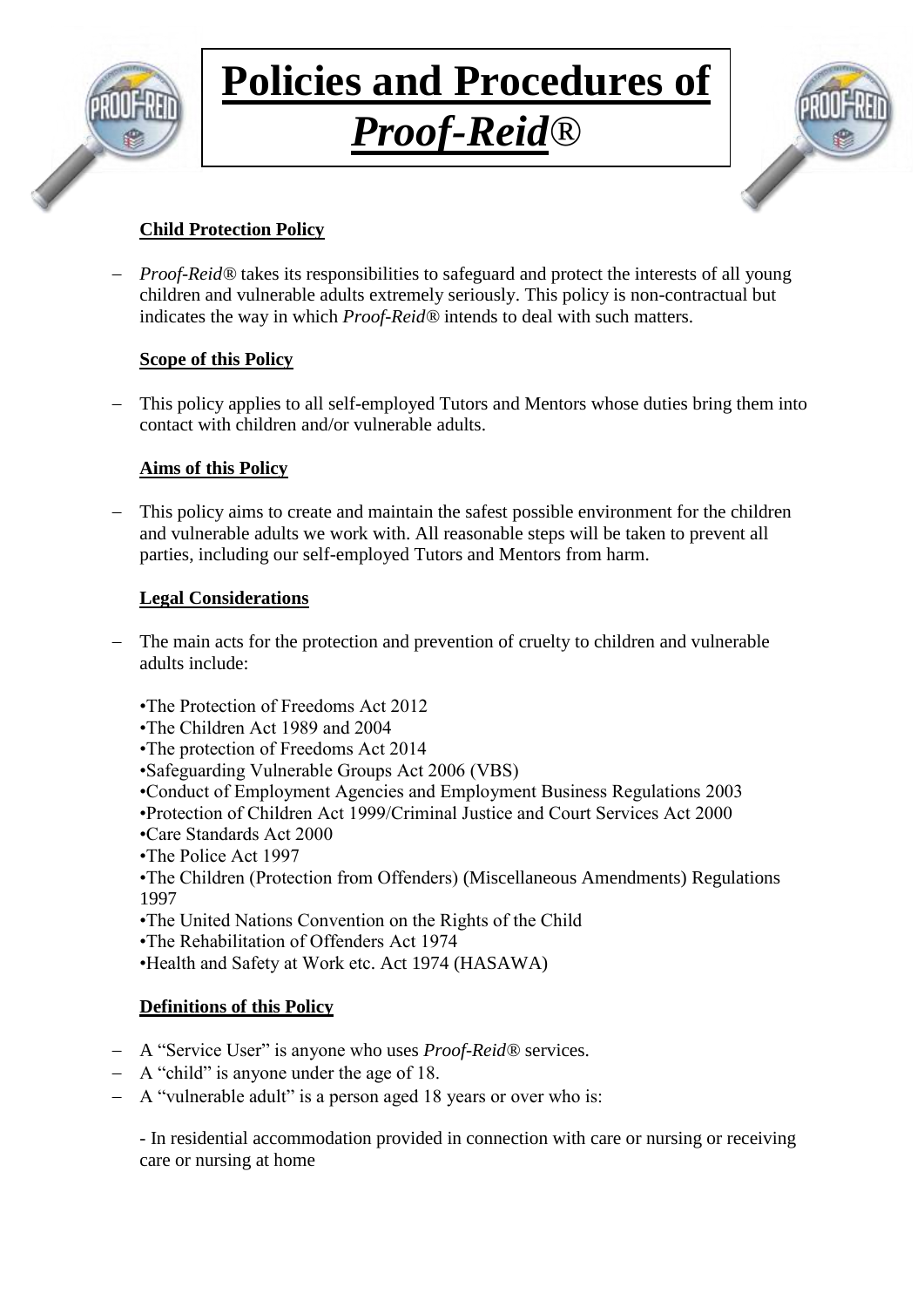

## *Proof-Reid®*



In lawful custody or under the supervision of a probation officer

- Receiving a welfare service of a prescribed description or direct payments from a social services authority

- Receiving services, or taking part in activities, aimed at people with disabilities or special needs because of his/her age or state of health

- It may be a person who is unable to take care of him/herself, or unable to protect him/herself against significant harm or exploitation. He/she may be elderly or frail, have learning disabilities, suffer from mental illness, have a physical disability, be a substance misuser, be homeless or in an abusive relationship.

### **Criminal Records**

 Self-employed Tutors and Mentors must declare all criminal convictions, however long ago; and these will be taken into account when deciding on their suitability for working with children or vulnerable adults. No-one will be permitted to undertake a role which involves regular contact with children or vulnerable adults without a satisfactory Enhanced Disclosure and Barring Service (DBS) check.

### **GDPR Policy Statement**

- *Proof-Reid*<sup>®</sup> believes that all records required for the protection of clients and for the efficient running of the organisation should be collected, maintained and kept according to the General Data Protection Regulation (GDPR), which came into place as of May 2018. *Proof-Reid®* fully adheres to the General Data Protection Regulation (GDPR).
- *Proof-Reid®* complies with the General Data Protection Regulation (GDPR). *Proof-Reid®* understands that, according to the General Data Protection Regulation (GDPR), personal written, oral, graphic or recorded data should:
	- Be obtained fairly and lawfully
	- Be held for specified and lawful purposes only

- Be processed in accordance with the person's rights under the General Data Protection Regulation (GDPR)

- Be adequate, relevant and not excessive in relation to that purpose
- Be kept accurate and up-to-date
- Not to be kept for longer than is necessary for its given purpose
- Be subject to appropriate safeguards against unauthorised use, loss or damage
- Be transferred outside the European Economic Area only if the recipient country has adequate data protection
- Only be shared after consent is given
- Under the General Data Protection Regulation (GDPR), *Proof-Reid®* has a nominated data protection officer. The data protection officer for *Proof-Reid®* is the Director of *Proof-Reid®*.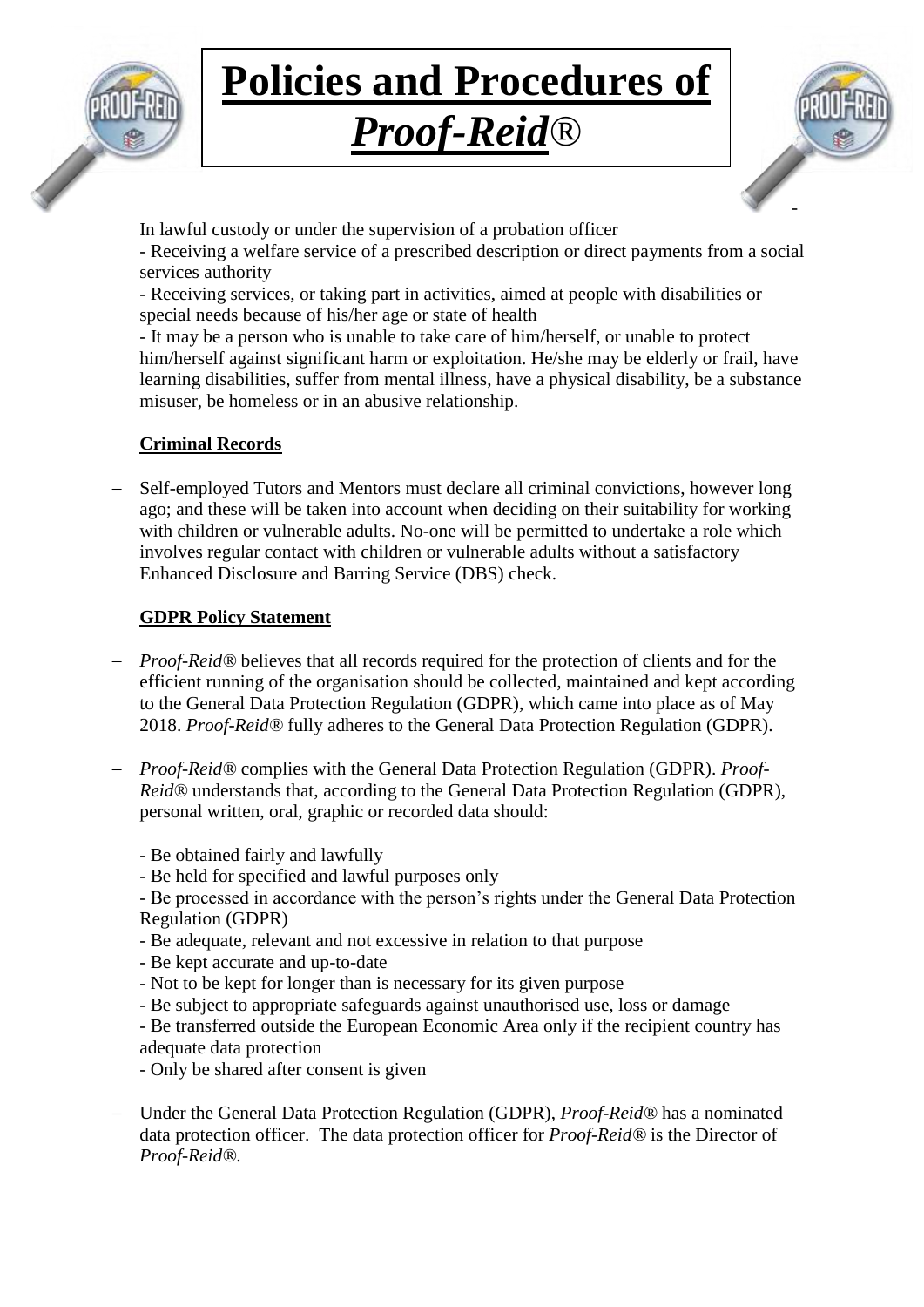

## **Policies and Procedures of** *Proof-Reid®*



### **Training**

 All new clients/companies are educated on *Proof-Reid®* policies on Confidentiality and Data Protection as part of their induction process. Existing clients will be offered training on confidentiality, data protection and access to records. The data user/data controller will be trained appropriately in the General Data Protection Regulation (GDPR).

### **Plans and Supervision**

 All activities or assignments involving children or vulnerable adults should be planned in advance to ensure they take into account the age range and ability of the service users. Self-employed Tutors and Mentors supervising assignments involving children/vulnerable adults should be competent to do so. Supervision should take account of the age, gender, nature of the activity and any special needs of the individuals.

### **Physical Contact**

 On no account should any self-employed Tutor or Mentor have any physical contact with a child or vulnerable adult unless it is to prevent accident or injury to themselves or anyone else.

### **Consent to Tutor/Mentor**

 Where appropriate, consent from parents or those with parental or caring responsibility should be obtained before a final decision is made on Tutoring/Mentoring the service user. If a child/vulnerable adult is hurt or distressed, the worker should do his/her best to comfort or reassure the affected person without compromising his/her dignity or doing anything to discredit the person's own behaviour.

### **Communication/Outside Contact**

- Communication with children/vulnerable adults is vital in establishing relationships built on trust. Tutors and Mentors working with children or vulnerable adults should take care to listen to what they are saying and respond appropriately. Children and vulnerable adults are entitled to the same respect as any self-employed Tutor or Mentor. It should also be made clear to them what standards of behaviour and mutual respect are expected from them. Never make promises you cannot keep and never agree or disagree to issues you have no knowledge or have limited knowledge of.
- Those working with children/vulnerable adults should behave appropriately and ensure that language is moderated in their presence. Tutors and Mentors should also note that what may be acceptable language to their friends may not be acceptable to others.
- Communication between teacher and student outside lesson time including via social media, text, phone call, email is not appropriate and therefore is not permitted.
- Contact should not be made with any of the children/vulnerable adults with whom we are working with for any reason unrelated to the particular work. In particular, our self-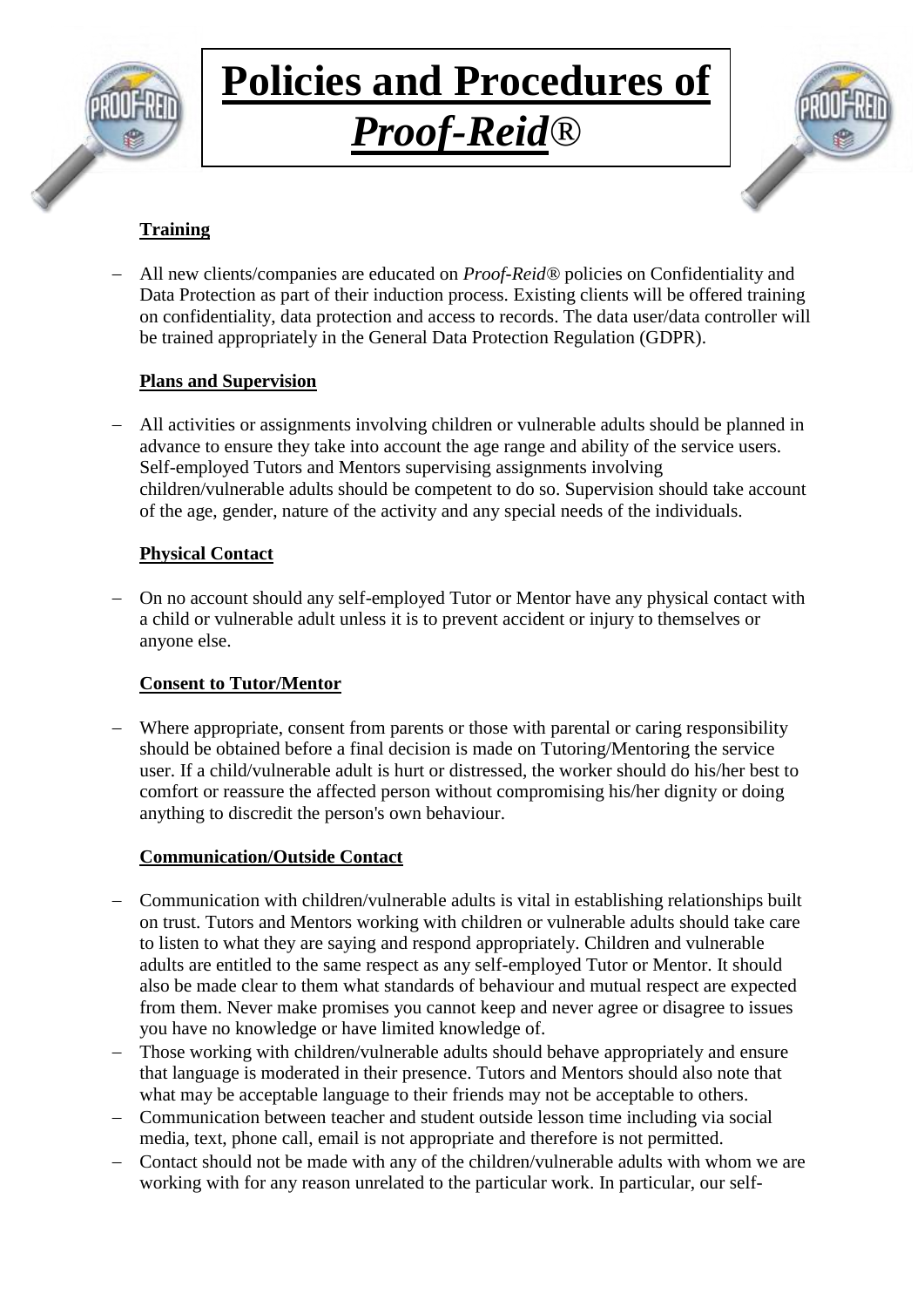

## *Proof-Reid®*



employed Tutors and Mentors and employees are required to maintain our reputation for integrity and responsibility in dealing with such people, and should not enter into any social or other non-work related arrangements with them.

 Failure to adhere to this policy or any part of the policy may lead to termination of contract subject to disciplinary procedures.

### **Behaviour and Abuse**

- Tutors and Mentors should aim to promote an environment of trust and understanding and should not tolerate unsociable behaviour but should try to ensure good working relationships.
- All self-employed Tutors and Mentors at *Proof-Reid*® have a strict duty never to subject any child/vulnerable adult to any form of harm or abuse. This means that it is unacceptable, for example, to treat a child/vulnerable adult in any of the following ways:
	- To cause distress
	- Shouting or calling service users derogatory names
	- To slap a service user
	- To hold them in such a way that it causes pain, or to shake them
	- To physically restrain them except to protect them from harming themselves or others
	- To take part in rough games
	- To allow or engage in inappropriate touching of any kind
	- To do things of a personal nature for the person that they can do for themselves (this includes changing clothing, or going to the toilet with them unless another adult is present)

- To allow or engage in sexually suggestive behaviour within a person's sight or hearing, or make suggestive remarks to or within earshot

- To give or show anything which could be construed as pornographic
- To seek or agree to meet them anywhere outside of the normal workplace without the full prior knowledge and agreement of the parent, guardian or carer
- To engage with them online in an unacceptable manner

- Give out your social media details and do not accept friendship requests on Facebook or follow under 18s on any other social media platform

- Personal email addresses should never be exchanged

- Engage with inappropriate conversations and if you feel a student is inappropriately seeking your attention, ask for support

### **Suspicions of Abuse**

- Any worker who witnesses or suspects abusive behaviour towards a child/vulnerable adult should record the details and report it to *Proof-Reid*®. It is NOT the individual's responsibility to investigate his/her suspicions - this requires expertise he/she is not expected to have.
- Any allegations of abuse made against anyone working for or in connection with *Proof-Reid*<sup>®</sup> will be thoroughly investigated and advice may be sought from other safeguarding agencies.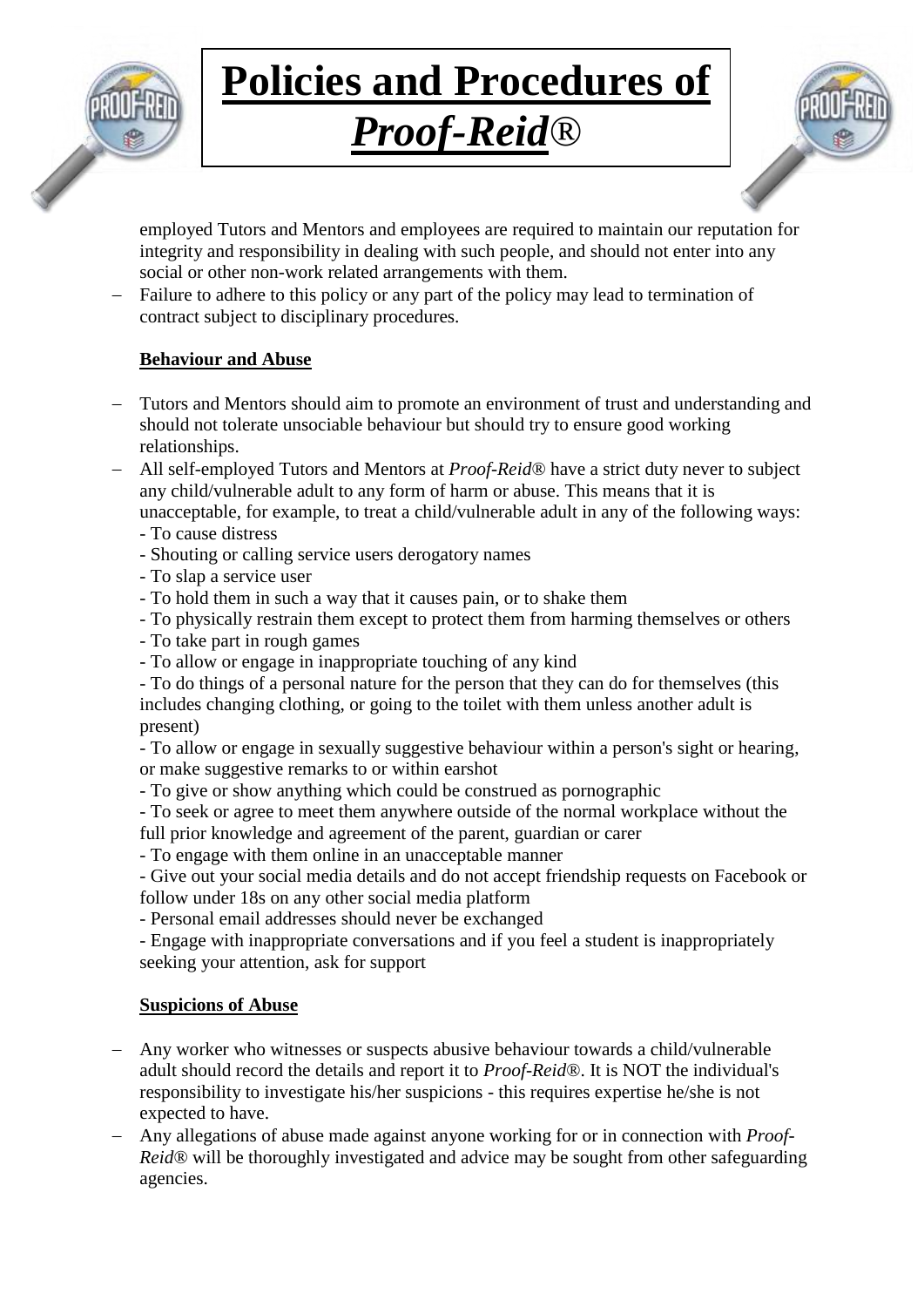

## *Proof-Reid®*



- Serious breaches may lead to dismissal or termination of any agreement (for selfemployed Tutors and Mentors).
- *Proof-Reid*® will appropriately record an allegation or reported incident. We will be responsible for contacting the statutory child protection agency such as the Local Safeguarding Children Board or the police if necessary.
- If a self-employed Tutor or Mentor in the course of their work in the profession, discovers that an act of Female Genital Mutilation appears to have been carried out on a girl under the age of 18 the teacher must report this to the police but preferably to *Proof-Reid*® first for a co-ordinated approach on reporting it to police.

### **Reporting Allegations and Concerns**

- All allegations or suspicions of abuse must be reported immediately in accordance with the procedures set out by *Proof-Reid*®. In all cases where an allegation is made, or concerns have been raised, *Proof-Reid*® and any service providers will record the matter.
- Details will include, as far as practical:
	- 1) Name of child:
	- 2) Age:
	- 3) Home Address (if known):
	- 4) Date of Birth (if known):
	- 5) Name/s and Address of parent/s or person/s with parental responsibility:
	- 6) Telephone numbers if available:
	- 7) What is the nature of the concern?
	- 8) Is the person making the report expressing their own concerns, or passing on those of somebody else? If so, record details.
	- 9) What has prompted the concerns? Include dates and times of any specific incidents.
	- 10) Has the child been spoken to? If so, what was said?
	- 11) Has anybody been alleged to be the abuser? If so, record details.

12) Who has this been passed on to, in order that appropriate action is taken? e.g. school, designated officer, social services etc.

13) Has anyone else been consulted? If so, record details.

 Any abuse or suspicion of abuse towards children by staff, self-employed Tutors or Mentors or vice-versa, must be reported to the appropriate body.

### **Safety**

- The safety of the people we work with is paramount and we are committed to providing a safe environment within which to work. Those working with children/vulnerable adults should ensure all appropriate risk assessments and security checks have been carried out prior to any assignment.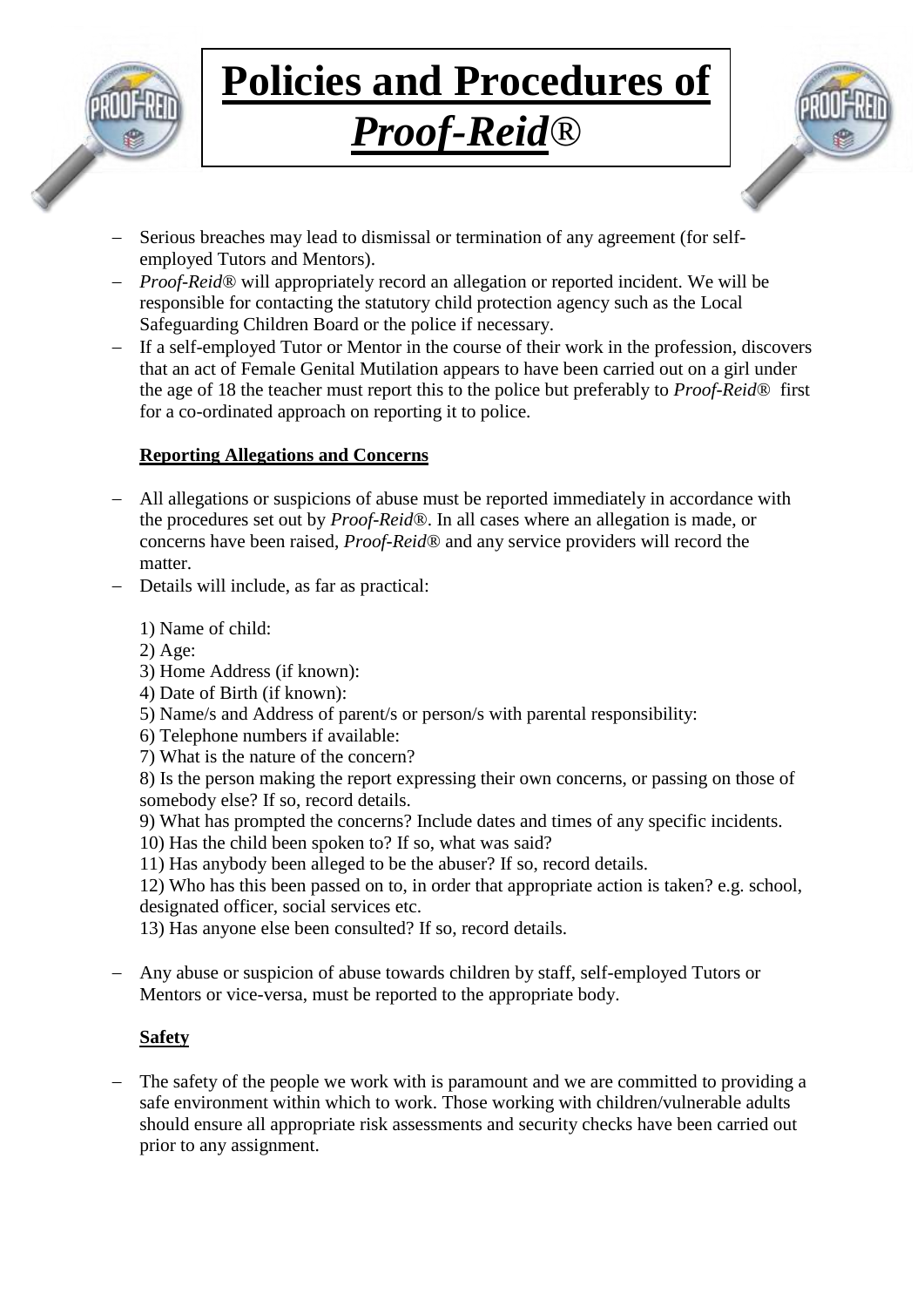

# *Proof-Reid®*



 If transporting children/vulnerable adults, the transport should be checked to ensure it is roadworthy and adequate for the purpose.

### **Gifts**

 On no account should anyone from or working in partnership with *Proof-Reid*® give a child/vulnerable adult a gift or buy refreshments etc., which could be in any way considered as a bribe or inducement to enter into an inappropriate relationship with them.

### **Disclosure by a Child**

 If a child discloses information to a member of staff or Tutor/Mentor that they have been emotionally, physically, sexually abused or if neglect is suspected, the reporting procedures must be followed, with reference to the following particular guidelines:

1) Never guarantee absolute confidentiality, as Child Protection will always have precedence over any other issues.

2) Listen to the child, rather than question him or her directly. Offer him / her reassurance without making promises, and take what the child says seriously.

3) Allow the child to speak without interruption.

4) Accept what is said – it is not your role to investigate or question. Do not overreact. Keep calm. Refrain from offering an opinion.

- 5) Alleviate feelings of guilt and isolation, while passing no judgement.
- 6) Advise that you will try to offer support, but that you must pass the information on.
- 7) Explain what you have to do and whom you have to tell.

8) Record the discussion accurately, as soon as possible after the event (in any event within 24 hours).

9) Use the child's words or explanations – do not translate into your own words, in case you have misconstrued what the child was trying to say.

10) Report the matter to Ryan Ricardo Reid (Director) *Proof-Reid*®.

11) If the Designated Person is not available, or it is inappropriate to approach them, the Tutor/Mentor with the concern, should make direct contact with the police or social services themselves.

### **Absence**

- If a self-employed Tutor or Mentor is unable to attend the session because of sickness or any other reason, they must inform Ryan Ricardo Reid personally, by telephone or by another method agreed as soon as they are aware of their inability to function and adhere to the arrangements made. Failure to follow an acceptable notification procedure may result in the cessation of their Services with us.
- Unauthorised absence may be considered unacceptable and may also result in the cessation of their Services with us.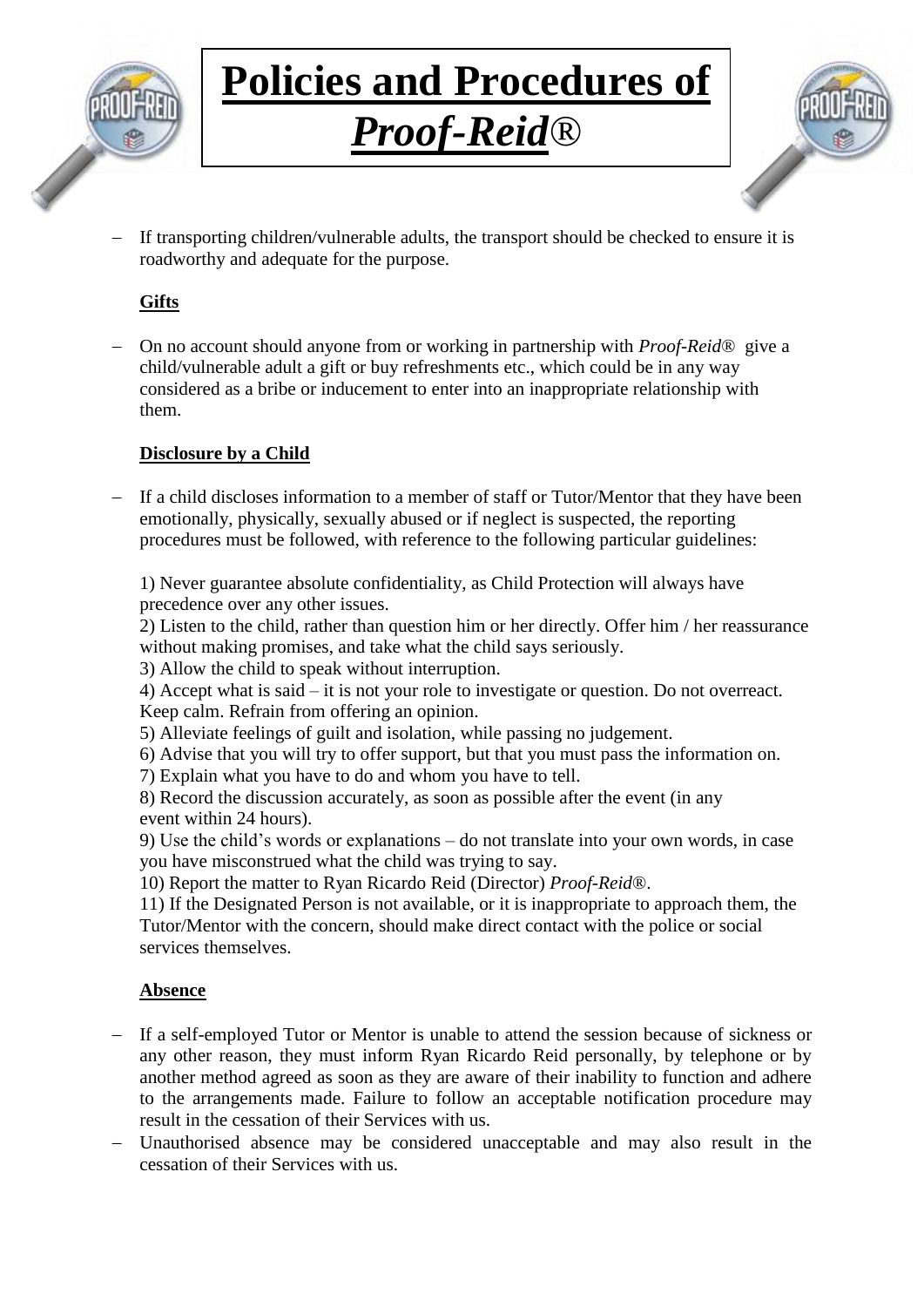

### *Proof-Reid®*



- If a client fails to give a self-employed Tutor/Mentor or *Proof-Reid®* at least 24 hours of notice prior to cancellation, then they are liable to pay 50% of the session's fee.
- If, while representing *Proof-Reid®*, a self-employed Tutor or Mentor fails to give Ryan Ricardo Reid and their client at least 24 hours of notice prior to cancellation, then *Proof-Reid®* will only pay them 50% of their next session's fee and therefore reimburse our client with a 50% discounted session the next time that the self-employed Tutor/Mentor teaches their child.

### **Data Security**

- We take the security of personal information extremely seriously.
- We have implemented appropriate physical, technical and organisational measures to protect the personal information we have under our control, both on and off-line, from improper access, use, alteration, destruction and loss. We only keep it as long as is reasonable and necessary, which may be to fulfil statutory obligations.
- We will take all reasonable steps to protect your personal information, but data can never be guaranteed as 100% secure. Please note that we will not be liable for any breach of security unless we have been negligent.
- Our Web site may contain links to other sites. While we try to link only to sites that share our high standards and respect for privacy, we are not responsible for the content or the privacy practices employed by other sites. Please be aware that advertisers or Web sites that have links on our site may collect personally identifiable information about you. This privacy statement does not cover the information practices of those Web sites or advertisers.
- The personal information we collect will be used by our staff at *Proof-Reid*® so that they can support you.
- We are committed to ensuring that your information is secure. In order to prevent unauthorised access or disclosure, we have put in place suitable physical, electronic and managerial procedures to safeguard and secure the information we collect online. This never involves us selling or sharing your personal information.
- We may use personal information to:
	- Provide important advice and support
	- Provide or administer activities relating to all our services: updating with important administrative messages
	- Provide information about our plans: this may be letting people know about new or enhanced services that we hope will be useful and interesting
- We will look after any personal information that is shared with us and take all reasonable care to safeguard your personal information.
- Steps taken to protect online data:
	- Password protected files, folders and documents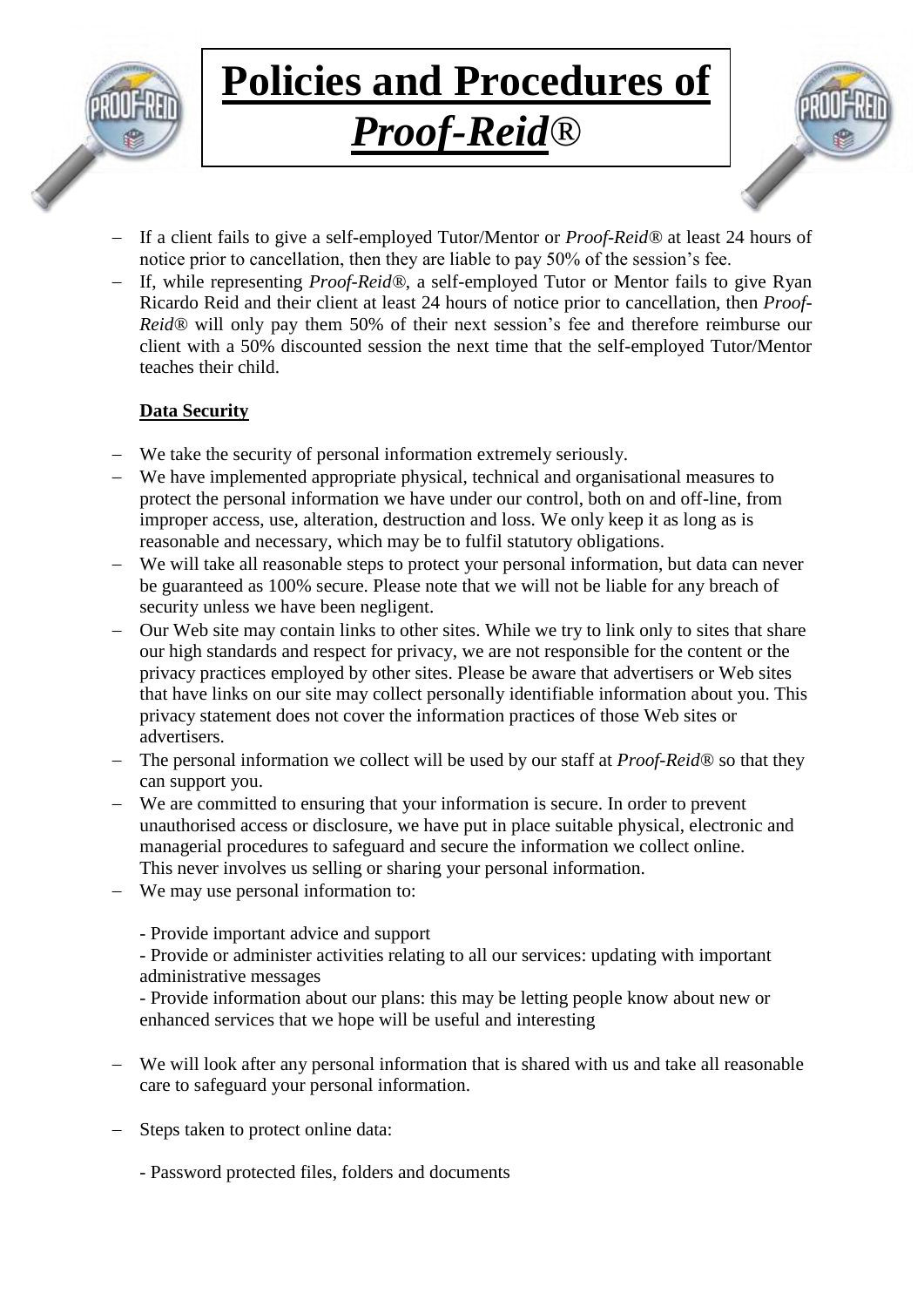

## **Policies and Procedures of** *Proof-Reid®*



Restricted access to database

- Regular password updates
- Organised filing system supporting a search feature

### **Confidentiality and Security**

- You must respect the privacy of Ryan Ricardo Reid and the other self-employed Tutors and Mentors associated with *Proof-Reid®*.
- You must maintain a professional approach at all times, keep all information gained in the course of your time with *Proof-Reid®* confidential.
- You should not discuss my household, domestic or health situation with others. *Proof-Reid*<sup>®</sup> may update its data protection policy in accordance with national
- legislation and shall comply with the General Data Protection Regulation.
- In the course of the provision of the Services, the Company in Agreement with *Proof-Reid®* is likely to have access to secret or confidential information (whether recorded in writing or on computer disk or in any other manner) regarding the affairs of the Tutees, other *Proof-Reid®* clients, customers and business associates.
- During the provision of the Services and after the cessation of such provision, the Company in Agreement with *Proof-Reid®* shall not use (save for the benefit of *Proof-Reid®*) and shall not disclose, divulge or communicate directly or indirectly to any third party any such confidential information without *Proof-Reid®* prior written consent.
- All personal information regarding children/vulnerable adults is highly confidential and should only be shared with appropriate people on a need to know basis. Information will be stored securely on a hard drive which only the Director has exclusive access to.
- Anyone who is likely to have access to confidential material regarding children or vulnerable adults, or any of the bodies on behalf of whom *Proof-Reid*® is working, may be required to sign a nondisclosure agreement. The requirement for confidentiality is emphasised.
- All of those involved with *Proof-Reid*® will be made aware of this policy and a copy will be available via the *Proof-Reid*® website (www.Proof-Reid.com).
- Furthermore, a copy of this policy will be made available to all relevant bodies with whom we work with and will be made available to parents and carers of children/vulnerable adults with whom we work with and plan to work.
- Any concerns about the assignment or people involved should be addressed with *Proof-Reid*® Director Ryan Ricardo Reid.

### **Breach of this Policy**

 Failure to follow the guidelines in this policy is considered a serious offence and will be investigated thoroughly and dealt with through our disciplinary procedure for selfemployed Tutors and Mentors.